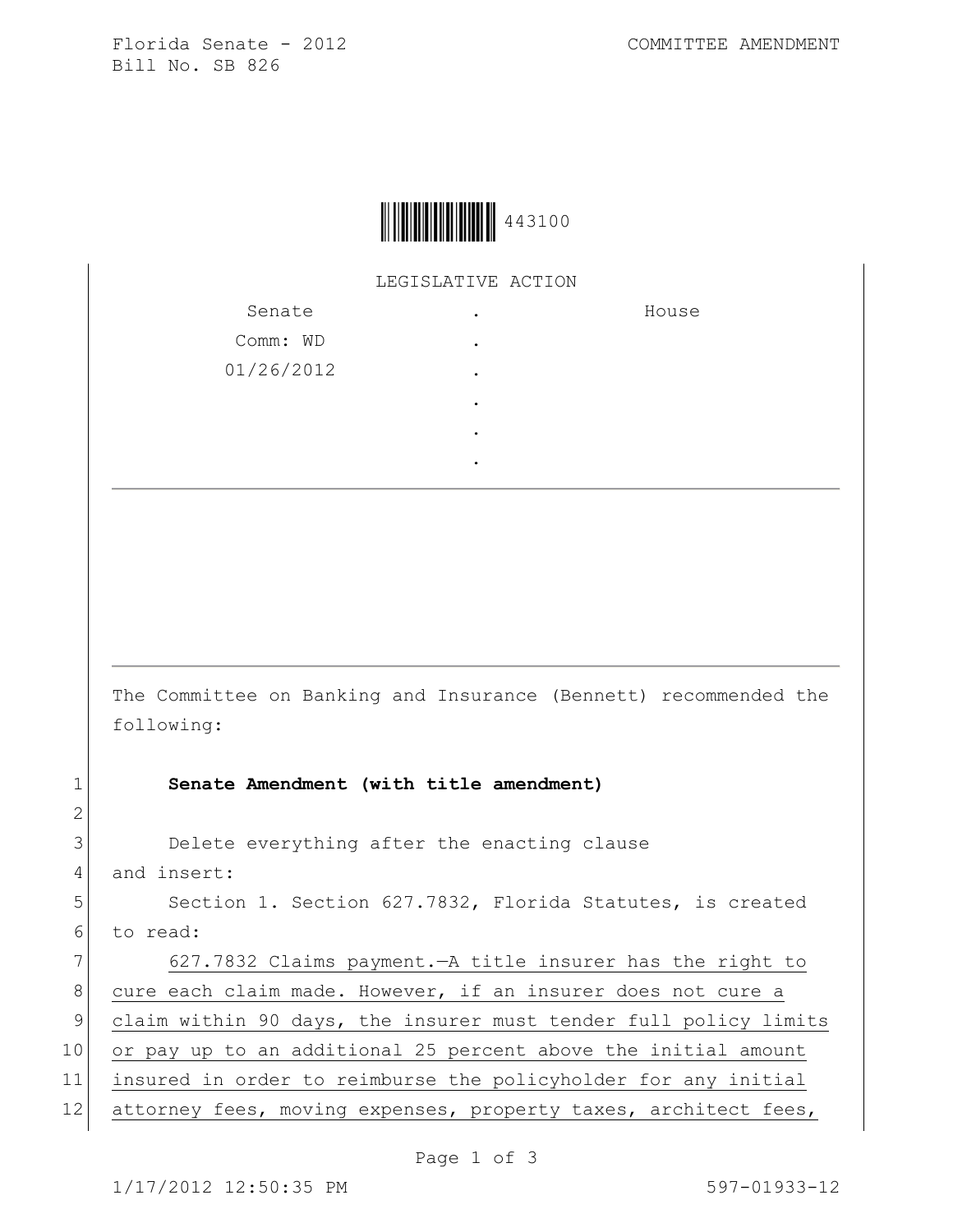Florida Senate - 2012 COMMITTEE AMENDMENT Bill No. SB 826

Ì443100UÎ443100

| 13 | engineering fees, permitting fees, or mortgage interest paid up  |  |  |
|----|------------------------------------------------------------------|--|--|
| 14 | until the time that the claim is cured. Payment of the           |  |  |
| 15 | additional 25 percent applies only if the insurer fails to       |  |  |
| 16 | establish the title as initially insured. This section applies   |  |  |
| 17 | to all title insurance policies issued on or after July 1, 2012. |  |  |
| 18 | Section 2. Subsection (1) of section 627.7845, Florida           |  |  |
| 19 | Statutes, is amended to read:                                    |  |  |
| 20 | 627.7845 Determination of insurability required;                 |  |  |
| 21 | preservation of evidence of title search and examination.-       |  |  |
| 22 | (1) A title insurer may not issue a title insurance              |  |  |
| 23 | commitment, endorsement, or title insurance policy until the     |  |  |
| 24 | title insurer has caused to be made a determination of           |  |  |
| 25 | insurability based upon the evaluation of a reasonable title     |  |  |
| 26 | search which begins with the original issuance of title or a     |  |  |
| 27 | search of the records of a Uniform Commercial Code filing        |  |  |
| 28 | office, as applicable, has examined such other information as    |  |  |
| 29 | may be necessary, and has caused to be made a determination of   |  |  |
| 30 | insurability of title or the existence, attachments, perfection, |  |  |
| 31 | and priority of a Uniform Commercial Code security interest,     |  |  |
| 32 | including endorsement coverages, in accordance with sound        |  |  |
| 33 | underwriting practices.                                          |  |  |
| 34 | Section 2. This act shall take effect July 1, 2012.              |  |  |
| 35 |                                                                  |  |  |
| 36 | ================= T I T L E A M E N D M E N T ================   |  |  |
| 37 | And the title is amended as follows:                             |  |  |
| 38 | Delete everything before the enacting clause                     |  |  |
| 39 | and insert:                                                      |  |  |
| 40 | A bill to be entitled                                            |  |  |
| 41 | An act relating to title insurance claims; creating s.           |  |  |
|    |                                                                  |  |  |

Page 2 of 3